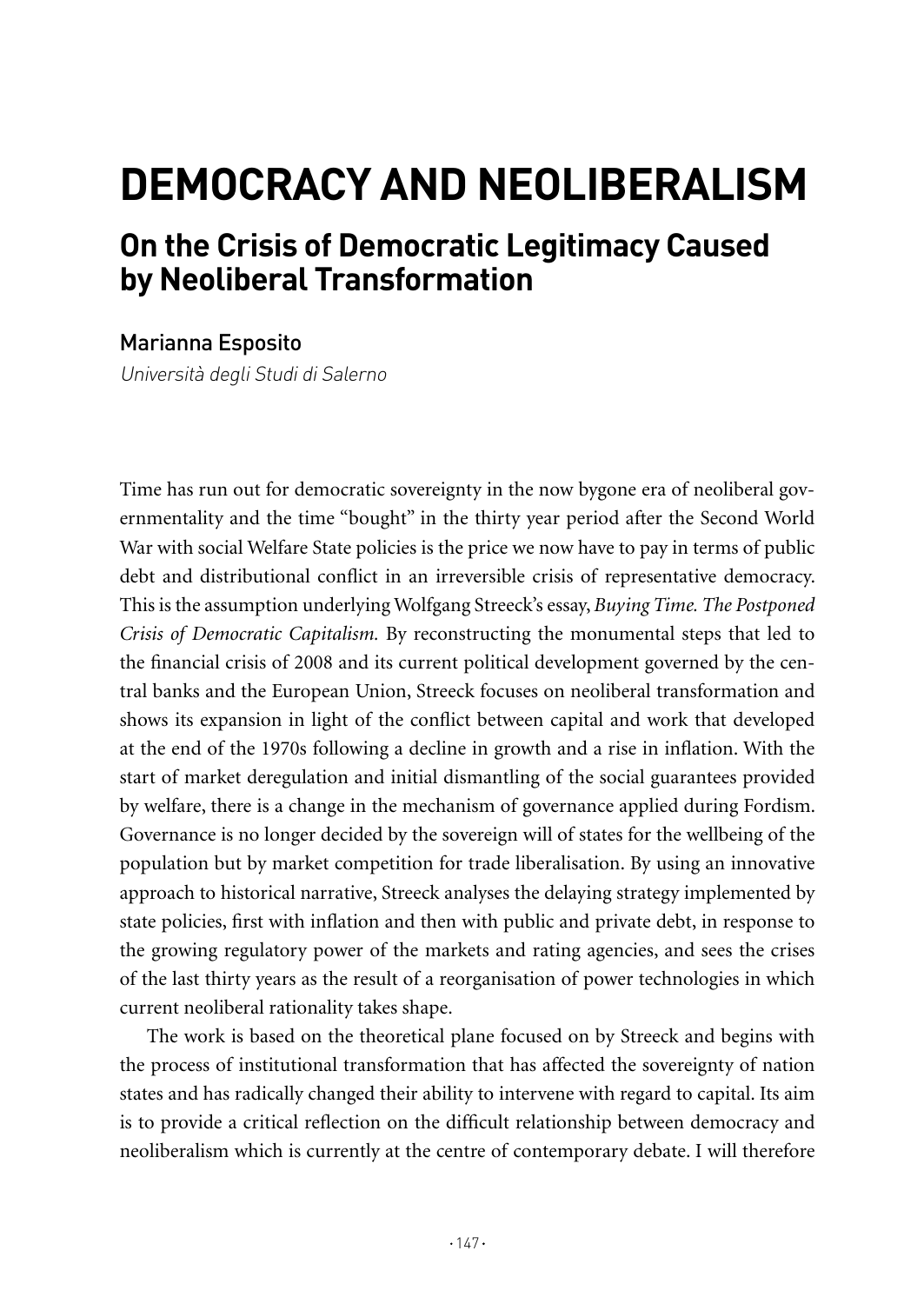analyse some critical and closely interrelated issues raised by the author: the democratic crisis inflicted by financial capitalism, the debt caused by social policies and the role of the European Union.

The idea is that neoliberalism is not only the economic rationality behind the current processes of valorisation and accumulation, but, albeit more radically, as Laura Bazzicalupo points out in the opening editorial, it is also the contemporary political rationality "that finds its legitimacy in the market",<sup>1</sup> that permeates the lives of individuals and governs power relations in an ambivalent way that is foreign to the sovereign paradigm and is based on legal dichotomies between public and private, state and market and rights and citizenship.<sup>2</sup> In my view, the sovereign dimension of the political notion that Streeck refers to in his analysis of the contemporary crisis should therefore be integrated with a knowledge of the highly innovative nature of the institutional processes activated by neoliberalism.3 This political rationality is no longer exclusively attributed to two modern political structures, State and citizens, but a multitude of social powers that de-territorialise governance and lead to processes of subjectification and subjection based on self-government that reconfigure the classical political space, as pointed out by Michel Foucault in his studies on neoliberal governmentality.

In light of this view, clarified in Foucault's 1979 lectures, I would like to dwell on the crisis of democratic legitimacy brought on by neoliberal reform at the end of the 1970s and considered by Streeck to be the first step in a financial transformation that brought an end to the democratic obligation assumed by states in the post-war period in the form of social pacification. As already mentioned, the delegitimacy of the welfare state, that is to say, the regulatory mechanism between State and market in Fordism, is not only caused by economic factors linked to a decline in industrial profits. Along with the devastating events of the energy crisis, it is caused by social policies that are strategically inspired by a new principle of organisation based on competition as demonstrated by the fact that back in 1971, the USA had already taken a first step in this direction by inaugurating the regime of flexible exchange "with the intention of disengaging the monetary system from the wage struggles."4

<sup>1.</sup> L. Bazzicalupo, "Editorial", in this volume, and "Democrazia. Crisi e ricerca di altri modi di essere democratici", in L. Coccoli, M. Tabacchini, F. Zappino (eds.), *Genealogie del presente. Lessico politico per tempi interessanti*, Mimesis, Milano-Udine, 2014, pp. 51-62.

<sup>2.</sup> Cfr. W. Brown, "Neo Liberalism and the End of Liberal Democracy", in *Edgework: Critical Essays on Knowledge and Politics*, Princeton University Press, Princeton, 2005, pp. 37-59.

<sup>3.</sup> Cfr. S. Mezzadra-S. Chignola, "Fuori dalla pura politica" in "*Filosofia Politica*", 1, 2012, pp. 65-82.

<sup>4.</sup> Cfr. S. Mezzadra, "Introduzione", in A. Fumagalli, S. Mezzadra (eds.), *Crisi dell'economia globale*, Ombre Corte, Verona, p. 9.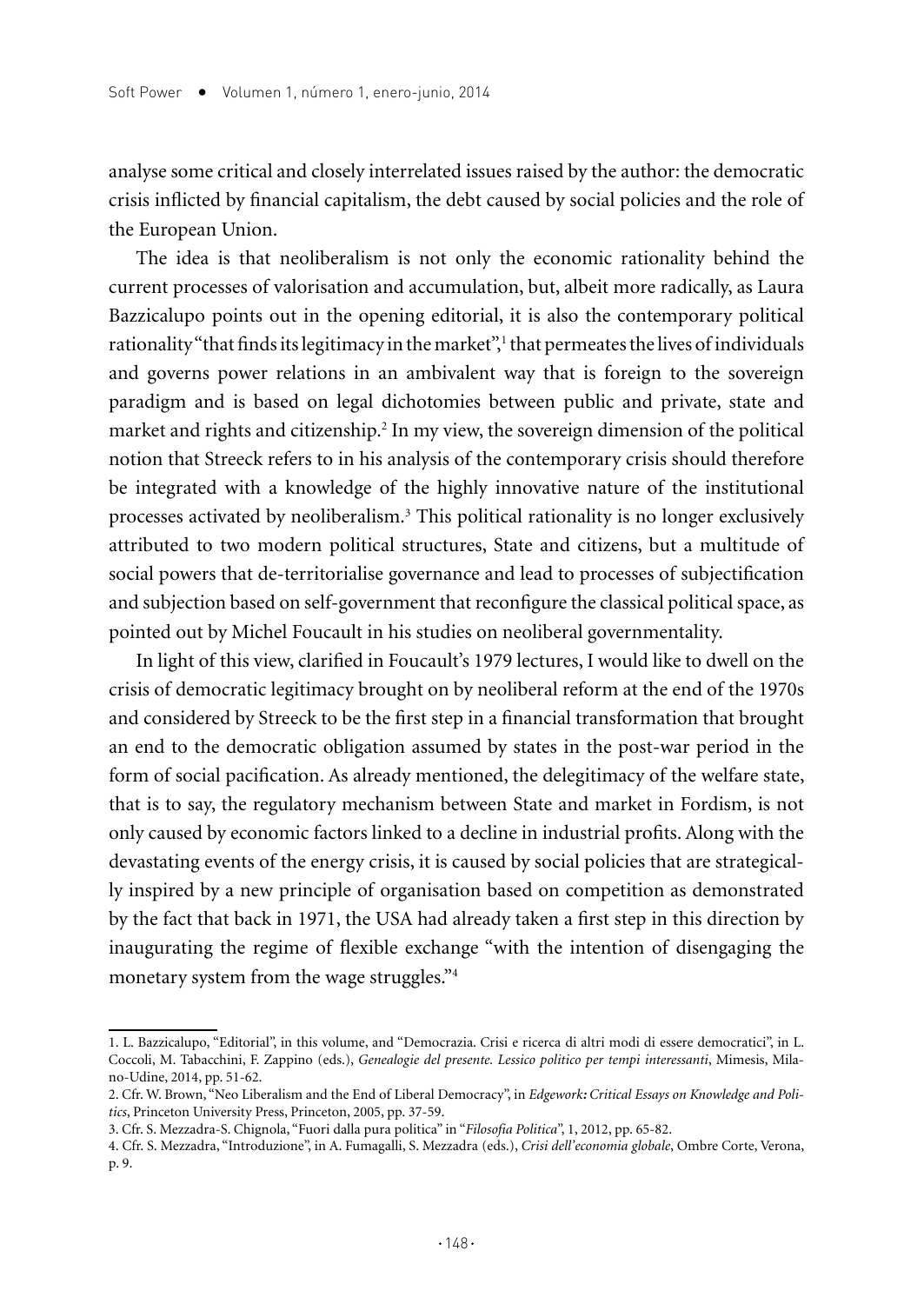This is what Ordo-liberalism claims regarding governance. With regard to the inability of states to maintain the governability of democracy in the long term, i.e. the delicate equilibrium between social demand and economic control, already existing between 1928 and 1930, the German school of Ordo-liberalism redefines the relationship between state and market which radically changes the terms according to their respective roles. Ordo-liberals believe that the market economy is not subject to political intervention but is the principle that controls the state so that economic logic, not social justice, acts as a legitimising factor in the exercise of power. In Foucault's interpretation, this premise legitimises the reconfiguration of government functions that began with neoliberalism in the 1970s. Where the Frankfurt crisis theories underestimate the ability of capital to act as a political player and steer institutional transformation towards growth, Streeck stresses the strategic power of global expansion.

On the basis of Foucault's lectures, we must therefore focus on the regulatory design<sup>5</sup> of neoliberalism that presents political strategies intended to extend the corporate competitive model within society.6 The difference lies in this widespread economisation of politics. Indeed, in the neoliberal reform, market self-regulation is not the spontaneous effect of a return to a *laissez faire* approach as in classic liberalism, but the regulatory effect of policies that aim to introduce governance devices implying 'the unequal inequality of everyone'7 rather than social inequality correctives as in welfare. Anti-naturalism therefore characterises neoliberal rationality. In this sense, the theoretical comparison made by Streeck between Hayek and Keynes, the two key authors on economic regulation policies at this time, is significant. The market justice supported by Hayek contrasts with the social justice that inspires the Keynesian New Deal policies and the Beveridge Plan now dismantled by neoliberalism. We are dealing with two different ways of intervention: the first requires the privatisation of investments and identification of the workforce whereas the second required public intervention in economics to guarantee full employment. Whereas market justice aims at corporate governance that guarantees enterprise, an equilibrium between the distribution of assets and profitability, in all areas, social justice requires market governance that guarantees employment and core labour rights, even to the detriment of economic growth. The fact of the matter is that neoliberalism has completely modified state spaces by increasingly deregulating governance with its constructivist

<sup>5.</sup> Cfr. L. Bazzicalupo, "Governamentalità, pratiche e concetti", in *Materiali per una storia della cultura giuridica*, 2, 2013. 6. Cfr. T. Lemke, "The birth of bio-politics: Michel Foucault's lecture at the Collège de France on neo-liberal governmenta-

lity", in *Economy and Society*, 2, 2001, pp. 190-207.

<sup>7.</sup> Cfr. M. Foucault, *Naissance de la biopolitique*, *Cours au Collège de France* (1978-1979), Gallimard/Seuil, Paris, 2004.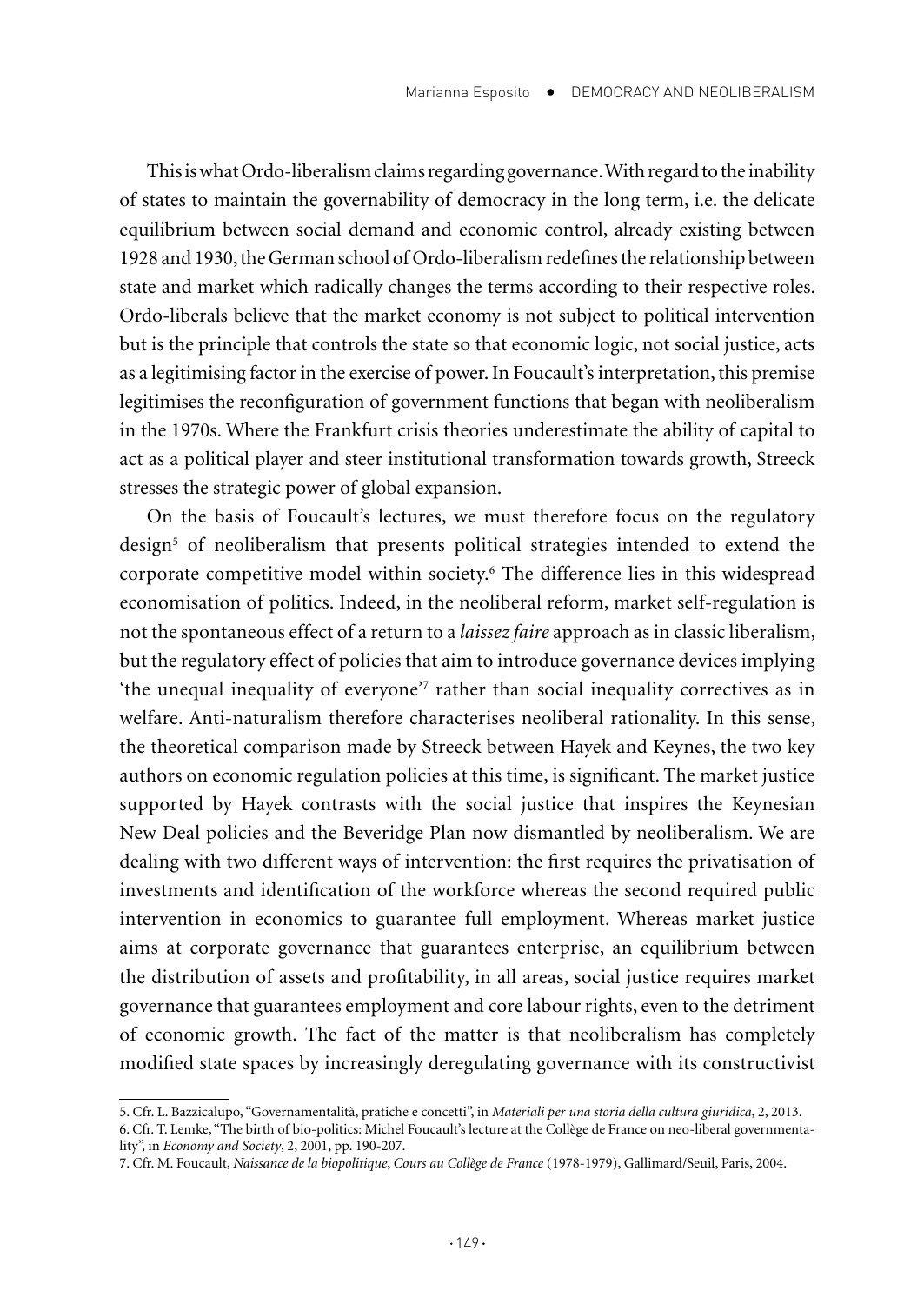approach that leans towards economic justice. Therefore, by putting a process that reconverts governance into motion, it has questioned democracy as a postulate of politics and an embodiment of popular sovereignty.8

This framework includes Streeck's views on the desovereignisation of nation states proposed by the European Union which develops the liberal federation model proposed by Hayek in 1939.<sup>9</sup> Indeed, beginning with consolidation of the single currency and then following the financial crisis in 2008, the European Union acted as a catalyst to the international debt policy implemented by the central banks which benefitted investors and markets through its decisions to privatise services and liberalise financial capital.<sup>10</sup> European competition law is simply one of the judicial tools used in the transition that is currently underway from a national debtor state to a consolidated international state entirely de-democratised by the markets.

If States have been able to buy time in favour of democratic policies for the last thirty years, first with inflation and then with public debt, governance can no longer be postponed – to the benefit of citizens, pensioners and workers – in the face of the states of emergency created by turbo-capitalism and the ever pressing need for political decisions based on economic efficiency.11 The issue I would like to discuss here, in light of solutions provided by Streeck regarding policies for abandoning the euro and devaluating national currency, is the issue, which is a critical one in my view, concerning contemporary time and space. The reason why today time has run out for democracy and the legitimate expression of popular sovereignty lies with a profound transformation of the categories of time and space adopted by neoliberal governmentality. If modern state leads to "a crystallisation of space and a reversal of time",<sup>12</sup> and power operates according to a dichotomous logic (public/private, economics/politics) that establishes social space and controls it from above, the crisis of the 1970s leads to a radical questioning of this formalisation of categories. A series of social powers and economic players burst into the political space transforming diachronic temporality and hierarchical spatiality in an immanent, horizontal sense. This gives rise to what Foucault defines as 'politics *of* the governed' with all the ambivalence that this expression entails. Unlike Streeck, who, as I have pointed out at the beginning, moves from the sovereign perspective of the

- 10. Cfr. M. Lazzarato*, La fabrique de l'homme endetté: Essai sur la condition néolibérale,* Éditions Amsterdam, Paris, 2011*.* 11. Cfr. L. Bazzicalupo, "Le mobili linee di confine nella normatività sociale e la indeterminatezza delle procedure", in A. Tucci (ed.), *Disaggregazioni*. *Forme e spazi di governance*, Mimesis, Milano-Udine, pp. 29-46.
- 12. S. Chignola, "Governabilità", in L. Coccoli, M. Tabacchini, F. Zappino (eds.), *Genealogie del presente*, pp. 95-105.

<sup>8.</sup> Cfr. P. Dardot, C. Laval, *La nouvelle raison du monde***.** *Essai sur la société néolibérale***,** La Découverte, Paris, 2009.

<sup>9.</sup> Cfr. F. von Hayek, *Individualism and Economic Order*,The University of Chicago Press, Routledge, London, 1948.